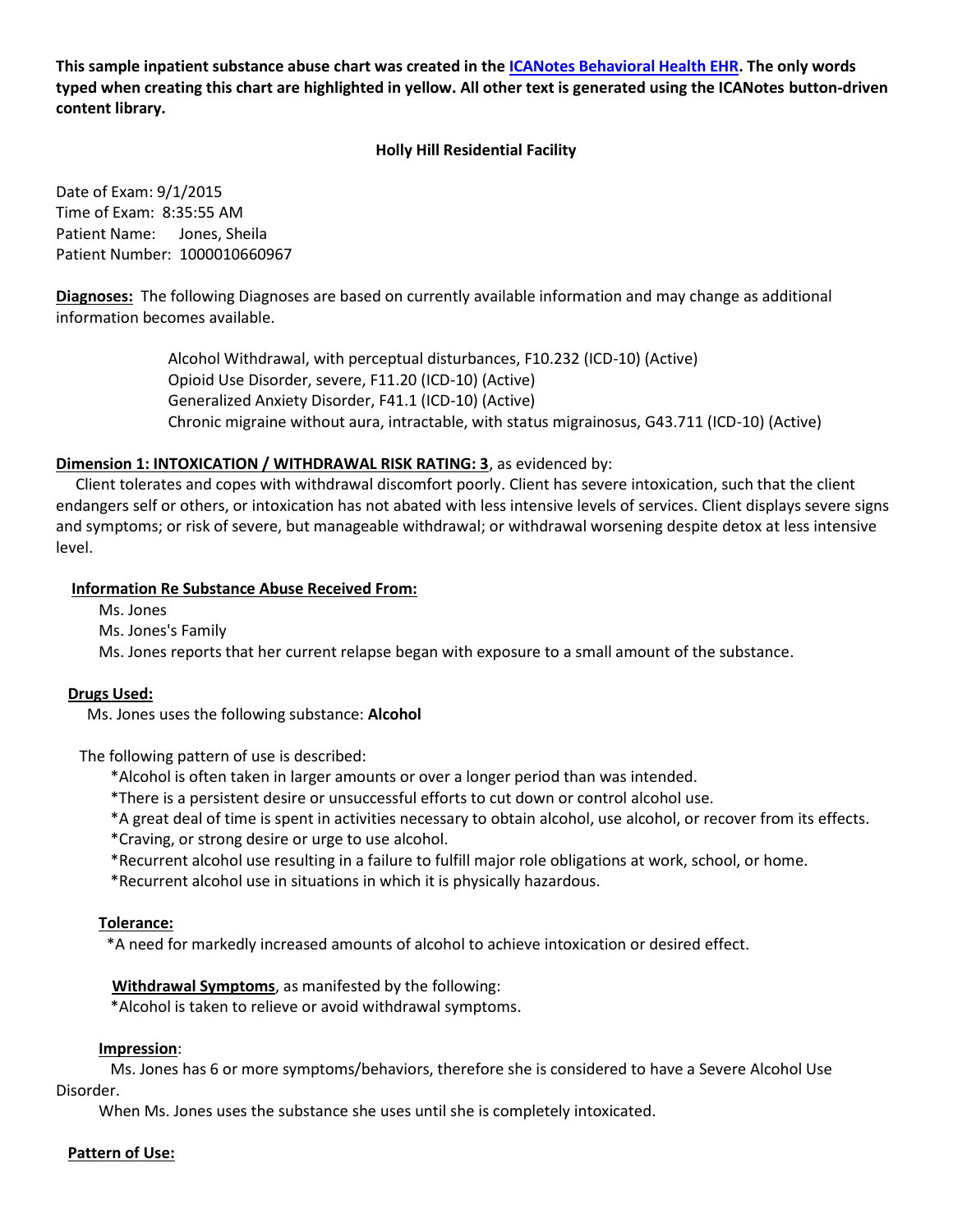Ms. Jones's substance use is continuous. She uses multiple times a day. Ms. Jones has been using this substance intermittently for years.

Ms. Jones reports having used this substance last, hours ago.

Ms. Jones also uses the following substance: Oxycontin.

Ms. Jones reports that her current relapse is, in part, due to stress. Details are as follows:

When Ms. Jones uses substance the quantity used typically is about 10 pills per day. She administers this substance by mouth.

#### **Pattern of Use:**

Ms. Jones's substance use is episodic. She uses a few times a week.

Ms. Jones has been using this substance since she was 32 after exposure to substance by her then boyfriend. She last used the substance about three days ago.

#### **Withdrawal Symptoms:**

Ms. Jones does describe at least one episode of withdrawal. The most recent occurred in the past year. Symptoms Included:

- \*Agitation
- \*Irritability
- \*Joint Pain
- \*Muscle Spasms
- \*Sweating
- \*Shaking/Tremors
- \*Unable to Sleep

## CIWA:

The Clinical Institute Withdrawal Assessment for alcohol (revised) is a tool for monitoring alcohol withdrawal. The following subscale and total scores were today achieved by Ms. Jones:

\*Systolic Blood Pressure: 150 \*Diastolic Blood Pressure: 90 \*Pulse Rate: 100/min. \*O2 Saturation: 97 \*Respiration Rate: 22/min. \*Mild nausea is reported. (1 point) \*A moderate tremor is visible when arms extended. (4 points) \*Moderately anxious or guarded, so anxiety is inferred. (4 points) \*Somewhat more than normal activity is present. (1 point) \*No sweat is visible. (0 points) \*Oriented. (0 points) \*Mild itching, pins and needles, burning, or numbness. (2 points) \*No auditory disturbances. (0 points) \*Visual disturbances are denied. (0 points) \*Severe headache. (5 points)

Total Score: 15+ (Scores of above 15 indicate severe withdrawal.) Actual score is 17.

## Dimension 2: BIOMEDICAL CONDITION/COMPLICATION RISK RATING: 2, as evidenced by:

Client has some difficulty tolerating and coping with physical problems. Problems may interfere with recovery and mental health treatment. This patient may neglect care of serious problems.

## **Psychotropic Med History:**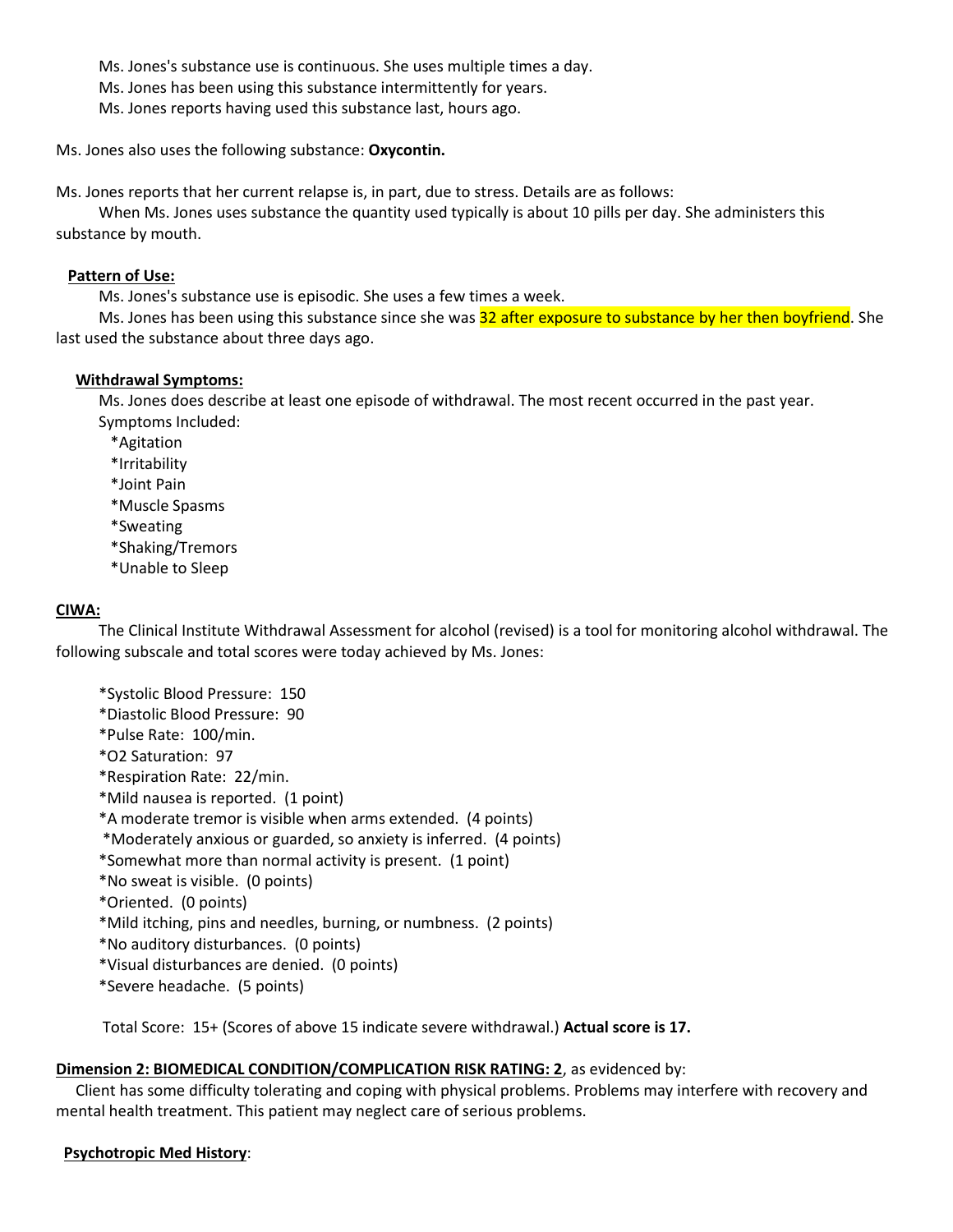Buspar: This medication was previously taken but is not currently taken. It was stopped because of its cost.

#### **Currently Prescribed Non Psychotropic Medications:**

Dilantin (compliant)

## **Medical Screen:**

Potential Medical Emergency: (List all that are present):

- \*Active withdrawal symptoms
- Infection or Disease:
- \*Has had skin test for T.B. Details (date, results) are as follows:
- \*Tested positive for T.B.
- \*Chest X-ray completed annually.
- \*Treatment for T.B. Completed: INH for six months.

# Dimension 3: MENTAL HEALTH RISK RATING: 3, as evidenced by:

Client is functionally impaired during acute illness or from chronic symptoms, and illness interferes with treatment. Client has severe symptoms of emotional, behavioral, or cognitive problems, very poor impulse control and coping skills. Client may have had thoughts of suicide or harm to others, including a plan and the means to carry out the plan.

## **Global Assessment of Individual Needs:**

Ms. Jones reports that she has the following:

\*Depression: Now

\*Sleep Difficulty: Now

\*Suicidal: Within the Past Month

\*Listening To Instruction: Now

\*Victim of Abuse: Never

## **Treatment History:**

Ms. Jones reports the following treatment history:

# **Prior Psych Disorder:**

She has a history of anxiety symptoms. She suffered from anxiety symptoms when she was age 18. The episode of anxiety symptoms lasted two years. She was treated.

## Dimension 4: TREATMENT ACCEPTANCE RISK RATING: 3, as evidenced by:

Client displays inconsistent compliance, minimal awareness of either the client's addiction or mental disorder, and is minimally cooperative.

Defense Mechanisms: Ms. Jones minimizes the impact or severity of her illness.

Motivation for Change: Ms. Jones appears poorly motivated for change.

Addictive Behaviors: Ms. Jones describes drug problems, as is elsewhere described. Ms. Jones describes alcohol

problems, as are elsewhere described. Ms. Jones describes a history of an eating disorder.

Self Help Groups Attended: None

Elopement Risk: Ms. Jones's Elopement Risk is considered to be low.

# Dimension 5: RELAPSE POTENTIAL RISK RATING: 4, as evidenced by:

No awareness of the negative impact of mental health problems or substance abuse. No coping skills to arrest mental health or addiction illnesses, or prevent relapse.

# Relapse History: Ms. Jones reports that this admission is relapse related.

Relapse Triggers: Ms. Jones reports that current relapse began with her exposure to a small amount of alcohol.

Relapse Frequency: She describes multiple previous relapses.

Ms. Jones reports that her longest period of sobriety is about six months